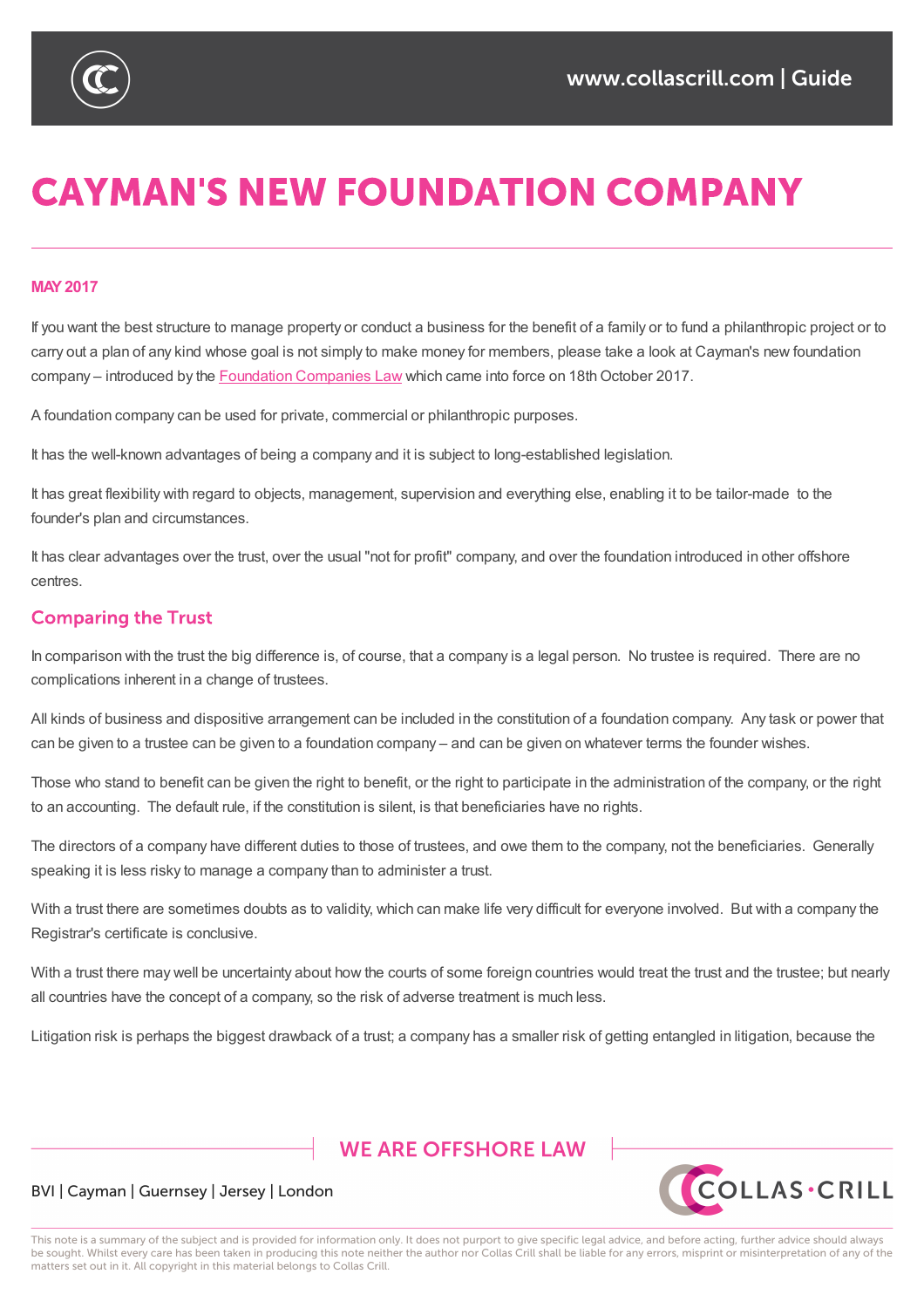

court has a smaller jurisdiction. And some settlors are uncomfortable with the idea that the court might be persuaded to give the trustee directions of which the settlor would not approve.

Litigation risk is perhaps the biggest drawback of a trust; a smaller risk of getting entangled in litigation, because the company has a smaller risk of getting entangled in litigation, because the company of getting  $\alpha$ 

On the other side of the balance some planners value the special role of the courts with regard to trusts, and see it as the best assurance that the settlor's plan will not be derailed – even if it does add to costs.

Perhaps the client needs both options to be offered and explained.

## **Comparing the Usual "Not for Profit" Company**

In Cayman law it has always been possible to form a company for special purposes and to include in its memorandum of association a clause prohibiting the payment of dividends to members as such. In some situations this can work well, especially if the objective is charitable or will be achieved while the founder is alive. But otherwise it suffers significant drawbacks – which the Foundation Companies Law seeks to overcome. It does so by modifying (in relation to foundation companies) the relatively few provisions of the Companies Law that put the members in the driving seat. For example:

- The constitution of a foundation company may entrench its objects, or impose conditions for amending them. The founder need not worry that one day members may derail his plan
- The founder may also entrench other provisions of the constitution. Powers of amendment or consent may be given to non-members
- If the constitution so provides, a foundation company may dispense with members altogether
- The founder may provide in the constitution for supervisors to keep an eye on the directors, or exercise any of the functions normally performed by members
- The constitution may grant rights, powers and duties of any description to the founder, the directors, the supervisors, the members or whomever else the founder wants. Complete flexibility
- The statutory contract binding a company and its members to the constitution is extended in the case of a foundation company to all persons to whom the constitution gives rights or powers
- If the objects of a foundation company include the giving of benefits to family or others, it is up to the founder to say in the constitution whether the beneficiaries are to have rights. The default rule is that they have none
- A foundation company may have bylaws to quide the exercise of discretion by directors, supervisors and other functionaries. This is not a public document
- The founder has the option of imposing an obligation upon the company itself to carry out the stated objects, but he must designate the persons who will have standing to bring an action against the company to enforce this obligation. A company which has such an obligation will have the same access to the court as a trustee to seek directions

## **WE ARE OFFSHORE LAW**



## BVI | Cayman | Guernsey | Jersey | London

This note is a summary of the subject and is provided for information only. It does not purport to give specific legal advice, and before acting, further advice should always be sought. Whilst every care has been taken in producing this note neither the author nor Collas Crill shall be liable for any errors, misprint or misinterpretation of any of the matters set out in it. All copyright in this material belongs to Collas Crill.